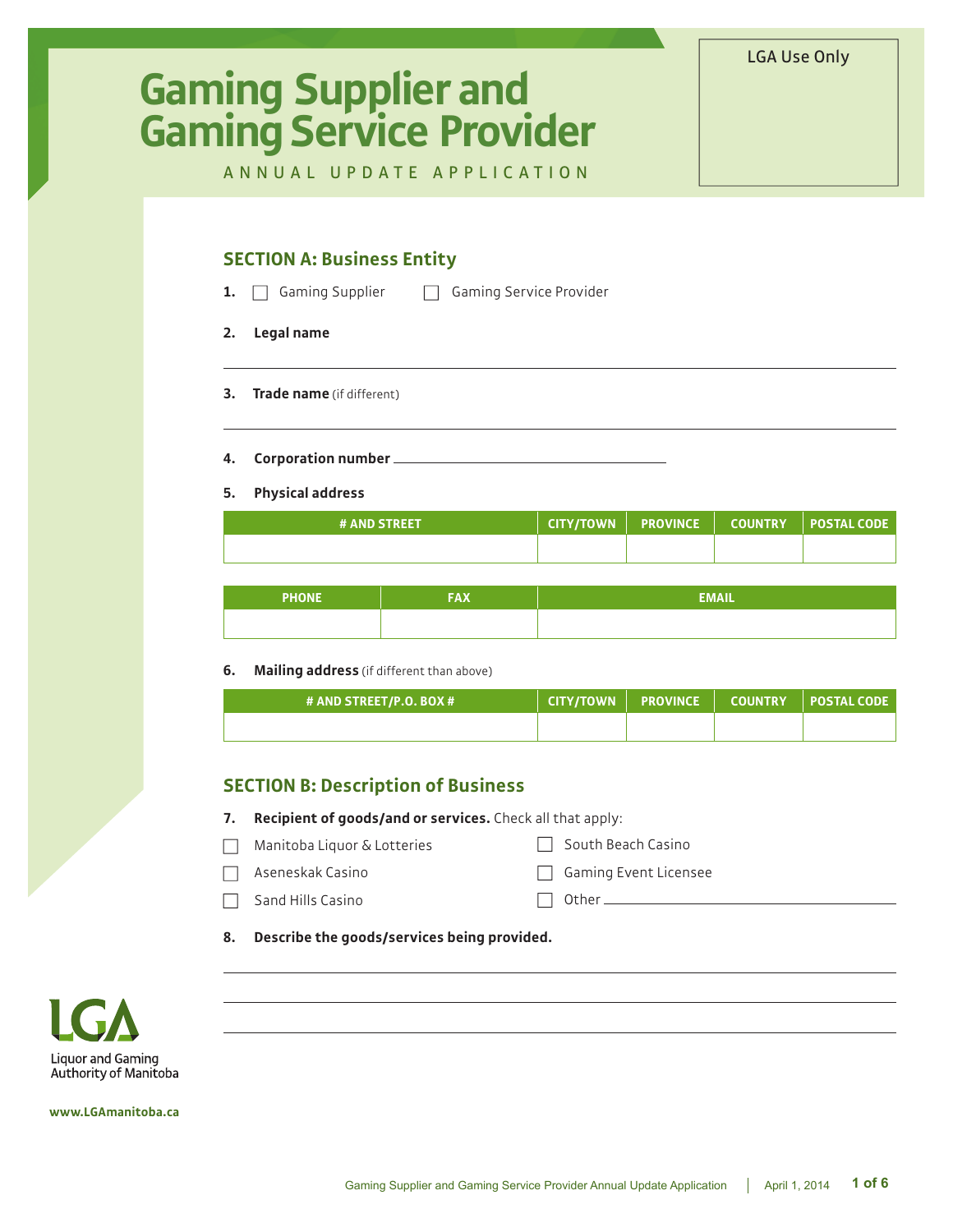# **SECTION C: Contact Person**

#### **9. Name and Position**

| <b>LAST NAME</b>                                                                            |                     | <b>FIRST NAME</b> |  | <b>POSITION</b> |              |  |
|---------------------------------------------------------------------------------------------|---------------------|-------------------|--|-----------------|--------------|--|
|                                                                                             |                     |                   |  |                 |              |  |
| <b>POSTAL CODE</b><br># AND STREET<br><b>CITY/TOWN</b><br><b>PROVINCE</b><br><b>COUNTRY</b> |                     |                   |  |                 |              |  |
|                                                                                             |                     |                   |  |                 |              |  |
|                                                                                             |                     |                   |  |                 |              |  |
| <b>BUSINESS PHONE</b>                                                                       | <b>MOBILE PHONE</b> | <b>FAX</b>        |  |                 | <b>EMAIL</b> |  |
|                                                                                             |                     |                   |  |                 |              |  |

# **SECTION D: Criminal Proceedings**

**YES NO** If yes, provide details.

#### **10. Since the last application, has the entity been charged with any criminal offence in any jurisdiction?**

| <b>DATE</b> | <b>CHARGE</b> | <b>DISPOSITION</b><br>(e.g. conviction, stay of proceedings, withdrawn) |
|-------------|---------------|-------------------------------------------------------------------------|
|             |               |                                                                         |
|             |               |                                                                         |
|             |               |                                                                         |

|             | 11. Does the entity have any charges pending in any jurisdiction? $\Box$ YES | <b>NO</b> | If yes, provide details. |
|-------------|------------------------------------------------------------------------------|-----------|--------------------------|
| <b>DATE</b> | <b>CHARGE</b>                                                                |           |                          |
|             |                                                                              |           |                          |
|             |                                                                              |           |                          |

**12. Provide the name and address of any court where proceedings were/will be held and the name and address of the investigative agency.**

Court

Investigative Agency

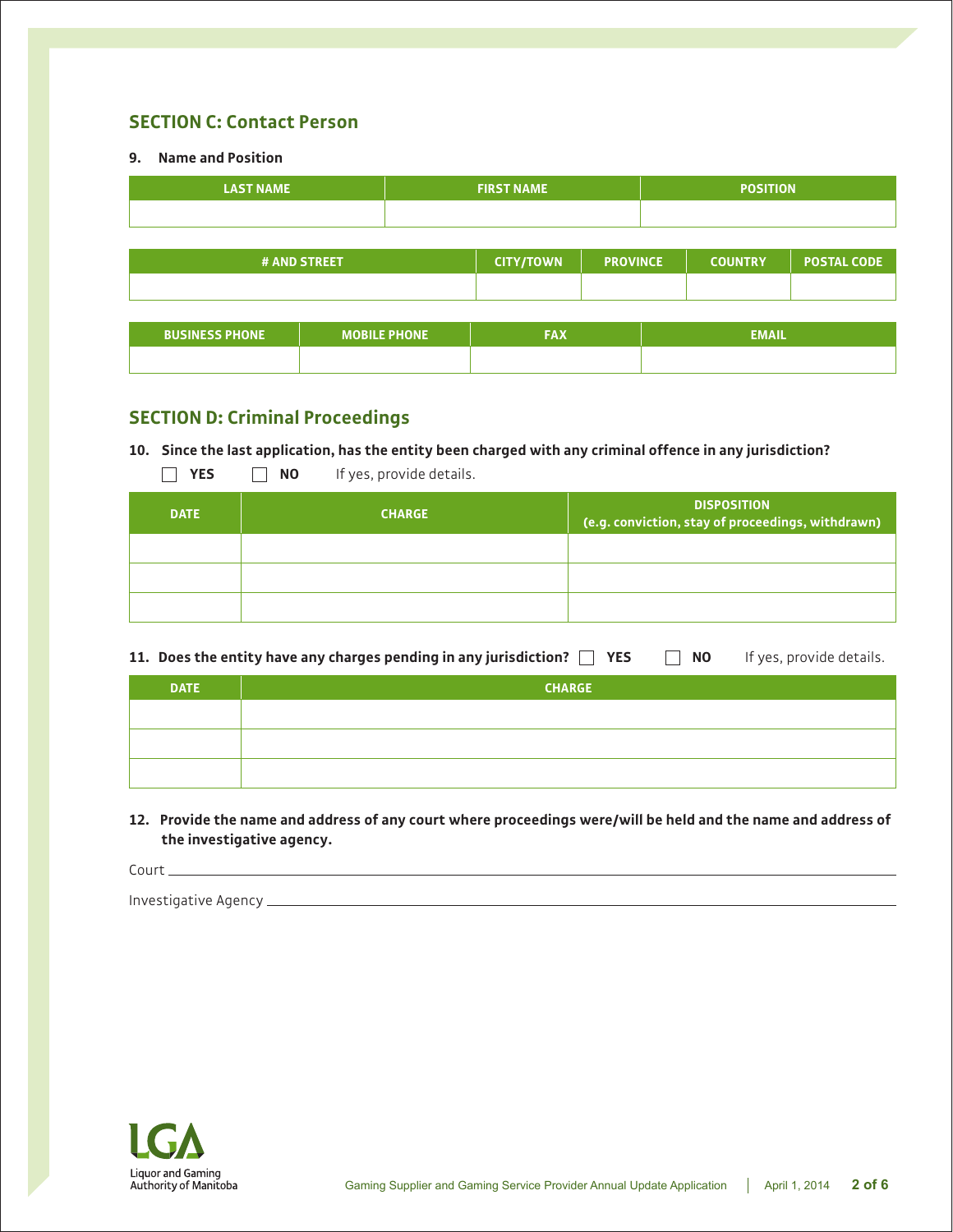## **SECTION E: Civil Proceedings**

| 13. Does the entity have any claims against it based in whole or in part on fraud, deceit, misrepresentation, |  |           |                          |
|---------------------------------------------------------------------------------------------------------------|--|-----------|--------------------------|
| breach of trust or similar conduct in any jurisdiction? $\Box$ YES                                            |  | $\Box$ NO | If yes, provide details. |

## **SECTION F: Financial Information**

**14. Please ensure that the following financial information is included with this application. Incomplete submissions will result in longer processing times.**

 $\Box$  Copy of the entity's most current annual audited financial statement.

List of all companies, business organizations and other entities or individuals which hold 10% or more shares in the licensed entity.

 $\Box$  List of any persons or businesses that have been loaned monies, equipment or assets by the licensed entity. Provide the entity name and address, date of loan, amount of asset loaned, reason for the loan and loan status.

 $\Box$  Any changes to the original organizational chart depicting the relationship between all parent, controlling, subsidiary and affiliated companies, as applicable.

## **SECTION G: Bankruptcy and Insolvency Proceedings**

- **15. Since the last application, has the entity been declared bankrupt, filed an assignment, had an assignment filed against it, or had a receiver of assets appointed for any type of bankruptcy or insolvency under any law in any jurisdiction? YES NO** If yes, provide details.
- a) Name and address of filing party: \_\_\_\_\_\_\_\_\_\_\_
- b) Date petition filed:  $\equiv$
- c) Name and address of court:
- d) Name and address of receiver and/or trustee:

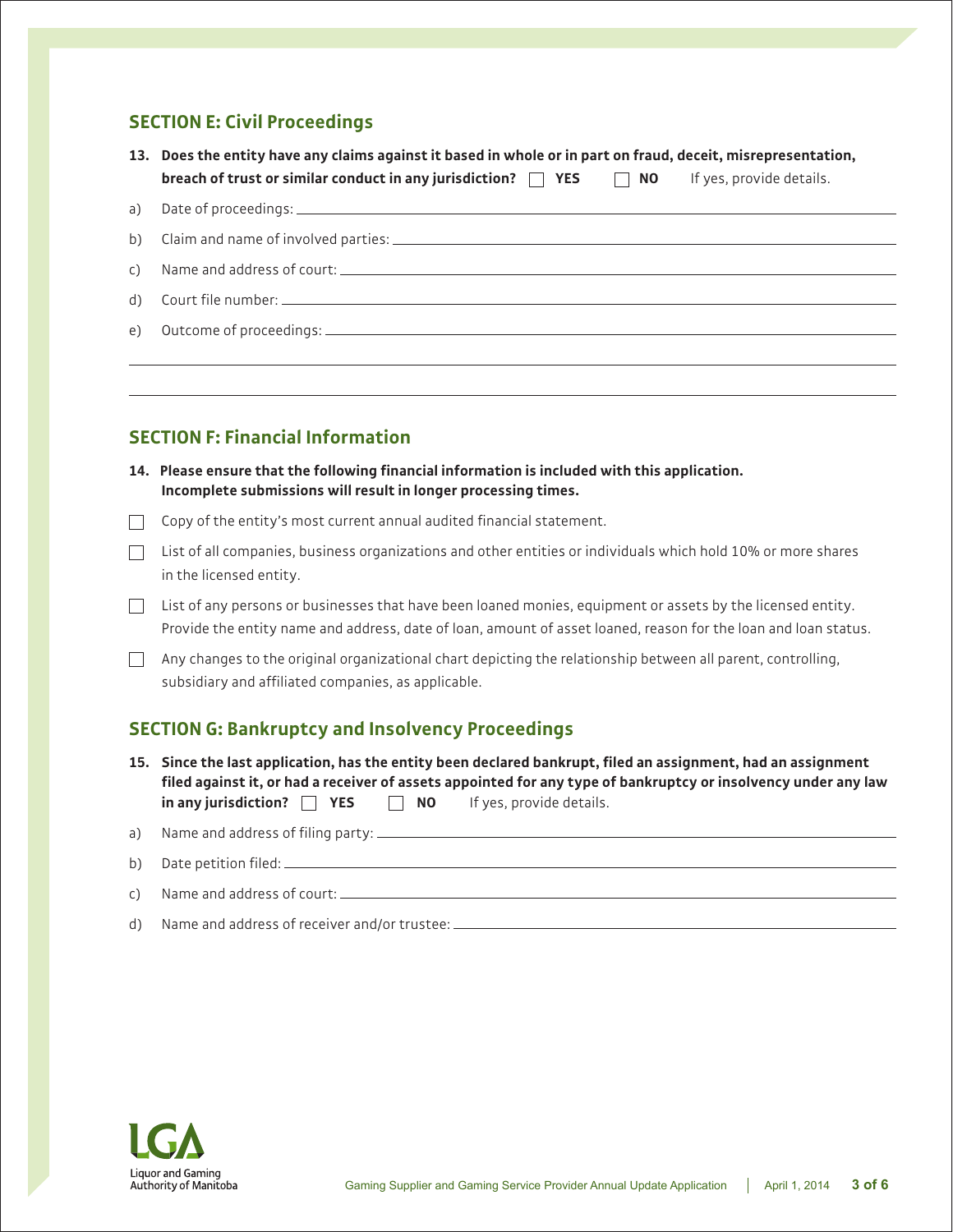# **SECTION H: Licences/Registrations in Other Jurisdictions**

| <b>DATE OF</b><br><b>APPLICATION</b> | NAME OF LICENSING AGENCY, ADDRESS OF LICENSING<br><b>AGENCY, TYPE OF LICENCE</b> | <b>DISPOSITION</b> |
|--------------------------------------|----------------------------------------------------------------------------------|--------------------|
|                                      |                                                                                  |                    |
|                                      |                                                                                  |                    |
|                                      |                                                                                  |                    |

**16. Update the entity's current licences or registrations with any gaming jurisdictions, since your last application:**

#### **SECTION I: Principals**

#### **17. Provide a current list of the following:**

- a) officers and directors of a corporation
- b) partners of a partnership
- c) individual and corporate general partners of a limited partnership
- d) any person responsible to direct the affairs of the organization
- e) any person who directly or indirectly holds 10% or more shares of the applicant business entity

Personal disclosures will be required for any individuals who fit at least one of the groups listed above and who have not previously applied to the LGA.

| <b>FULL LEGAL NAME</b> | <b>POSITION</b> |
|------------------------|-----------------|
|                        |                 |
|                        |                 |
|                        |                 |

## **SECTION J: Licensing and Investigative Fees**

**18.** Licensing fees are assessed on an annual basis and must be remitted as requested. Licensing fees are based on the type of product or service provided. An investigative fee is assessed to cover the investigative expenses associated with processing of the annual update.

| <b>TYPE OF PRODUCT/SERVICE</b>                        | <b>ANNUAL LICENCE FEE</b> | <b>ANNUAL INVESTIGATIVE FEE</b> |
|-------------------------------------------------------|---------------------------|---------------------------------|
| <b>Electronic Gaming Machines</b>                     | \$5,000                   | \$300                           |
| Gaming Equipment                                      | \$500                     | \$300                           |
| Gaming Management Services to a Gaming Operator       | \$5,000                   | \$300                           |
| Gaming Management Services to a Gaming Event Licensee | \$150                     | \$150                           |
| <b>Gaming Tables</b>                                  | No fee                    | No fee                          |
| Lottery Ticket Terminals                              | \$5,000                   | \$300                           |
| Security and Surveillance Systems                     | \$5,000                   | \$300                           |
| <b>Ticket Sales and Verification Devices</b>          | \$500                     | \$300                           |
| Video Lottery Terminals                               | \$5,000                   | \$300                           |

All fees must be payable in **Canadian funds** to the "Liquor and Gaming Authority of Manitoba". Payments may be made by cheque, money order, wire transfer or credit card. Please contact the LGA for further information.

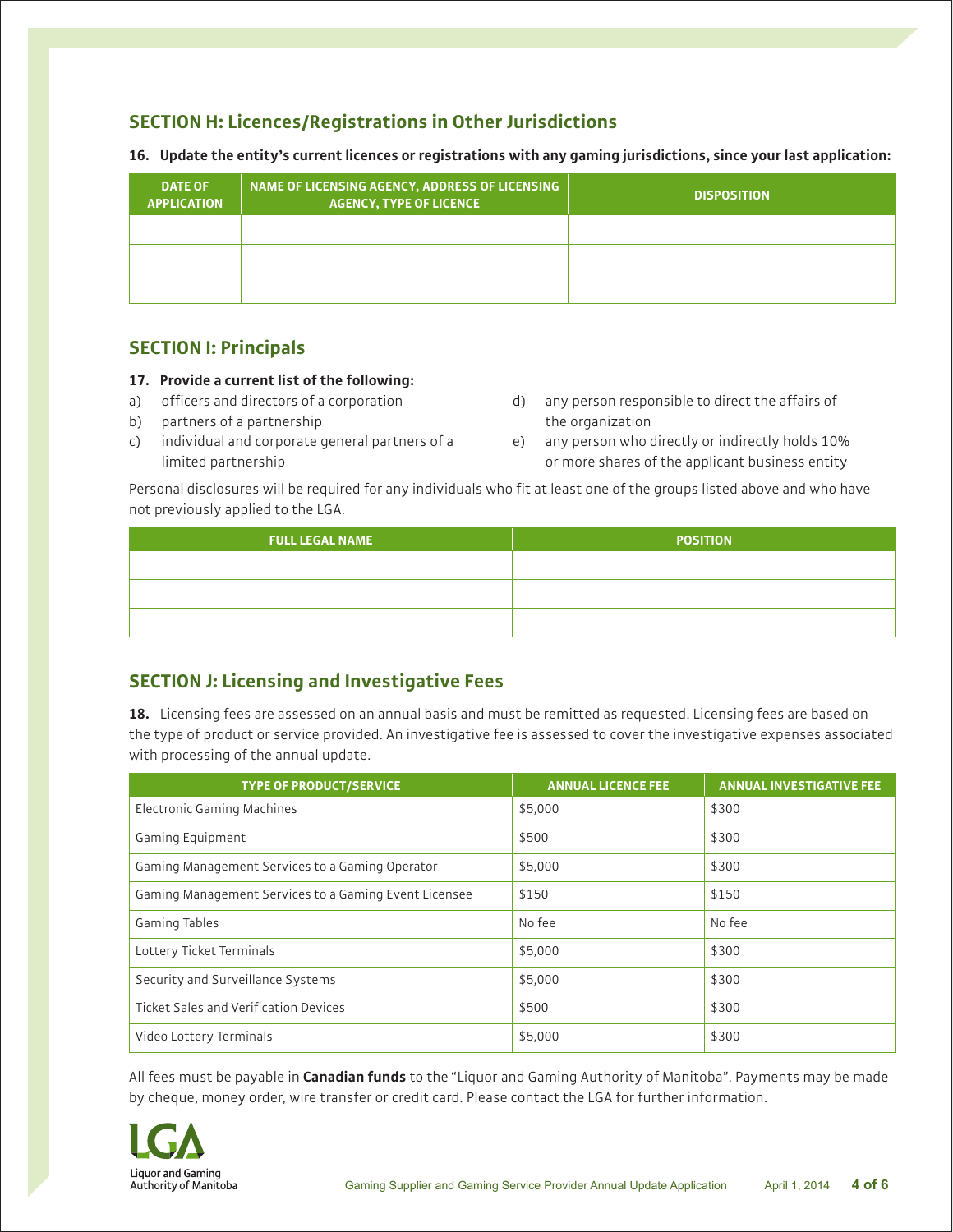# **Consent for Release of Information**

The LGA is required to conduct investigations for the purpose of licensing gaming service providers and gaming suppliers in Manitoba. In order to comply with the requirements set forth in *The Liquor and Gaming Control Act* to complete or verify the information provided in this application, representatives of the LGA may be required to collect and/or receive additional information from some or all of the following domestic and/or foreign sources:

- a) federal, provincial, municipal or state licensing bodies or police services
- b) other law enforcement agencies or sheriff's offices
- c) Office of the Superintendent of Bankruptcy
- d) credit bureaus
- e) financial institutions
- f) industry associations
- g) former or current employers
- h) government ministries or agencies

The information collected in this application may be used and disclosed as follows:

- a) to evaluate the applicant's financial, business and criminal history.
- b) information on the applicant, individuals and enterprises identified in connection with the applicant may be shared with Manitoba government officials who are assisting the LGA in the evaluation of this application.
- c) the LGA may provide such information to law enforcement agencies and gaming regulators, for gaming-related investigations or clearances.

I hereby consent for my personal information to be collected from any of the individuals listed above. I further consent to the release of information which may be obtained through the licensing and investigation process to law enforcement agencies and to gaming and liquor regulators for the aforementioned purposes.

| Signature | Position | Date |
|-----------|----------|------|
|           |          |      |
|           |          |      |

Print Name

# **Investigation Authorization**

|                     |                                                                                               | on this | day of |         |
|---------------------|-----------------------------------------------------------------------------------------------|---------|--------|---------|
| (Please print name) |                                                                                               | (Date)  |        | (Month) |
| the vear            | , hereby authorize the LGA or its authorized representative, to conduct an investigation into |         |        |         |

the applicant's background using whatever legal means it deems appropriate. Any person requested to provide lawful information to the LGA is hereby authorized to provide such information in a lawful manner.

The LGA may provide the information disclosed in this application or collected during the course of an investigation to law enforcement agencies or gaming and liquor regulators for gaming- or liquor-related investigations or clearances.

Signature Date Date of the Position Date of the Date of the Date of the Date of the Date of the Date of the Date of the Date of the Date of the Date of the Date of the Date of the Date of the Date of the Date of the Date o

Print Name